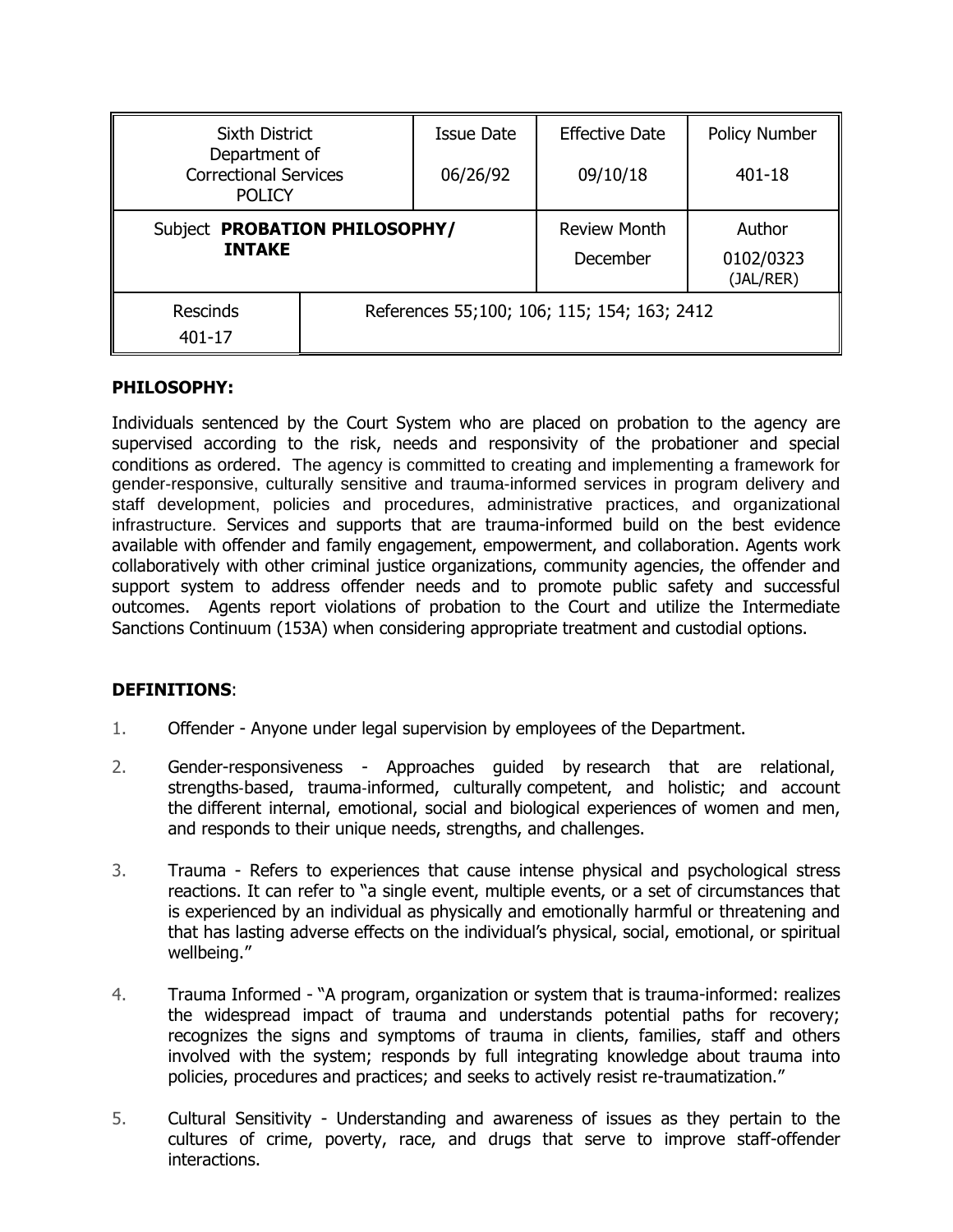#### **POLICY NUMBER 401-18 PAGE 2 OF 3**

## **POLICY:**

Upon intake each offender is assessed for risk and needs to determine the appropriate level of supervision.

# **PROCEDURE:**

- 1. Support staff complete ICON data entry in accordance with ICON Business Rules and builds a file. If a Presentence Investigation Report is not available, support staff obtains a copy of the Minutes of Testimony, Trial Information and No Contact Order (if applicable). Support staff includes a hard copy of the offender criminal history for those cases where no PSI exists. Prior to the first appointment, the Agent ensures a Probation Agreement (402A) is prepared in ICON.
- 2. The Agent maintains a case file for each offender and completes ongoing ICON data entry in accordance with ICON Business Rules.
- 3. Support staff sends an appointment letter scheduling an offender for an intake group or the Agent schedules an initial appointment with the offender.
- 4. Prior to, or during the first appointment, the Agent obtains a Statement of Offender (401) completed by the offender, if no PSI is available.
- 5. Within two (2) weeks from the date of assignment, the Agent reads and explains the Probation Agreement to the offender at which time it is signed by both. A copy is provided to the offender and a copy (original signatures) is placed in the offender's file. At this appointment the Agent reviews, signs and provides the offender with a copy of the Offender Grievance (0115A) and PREA (2412A, 2412C) forms and obtains an offender photo. The office sign-in requirement and office protocol is explained to the offender during this initial appointment.
- 6. The Agent and/or High Risk Unit conducts a home visit within the first thirty (30) days of sign-up, when applicable, based on contact standards and transfer status.
- 7. In the event the offender fails to report, the assigned Agent takes reasonable steps to locate the offender and ensures compliance with the intake process.
- 8. A case is counted as new, for sixty (60) days from date of assignment. In addition to signing the offender to supervision, the Agent completes DNA collection, as required by Policy 163, assessments as required by Policy 100, UA Protocol Screen, and the Plan of Payment, referral letter and releases of information, if applicable.
	- A. Offenders with a history of severe mental illness, violent behavior and/or expertise in weapons or explosive devices are reviewed with the Supervisor for placement on specialized caseloads as staffing patterns and workload allow.